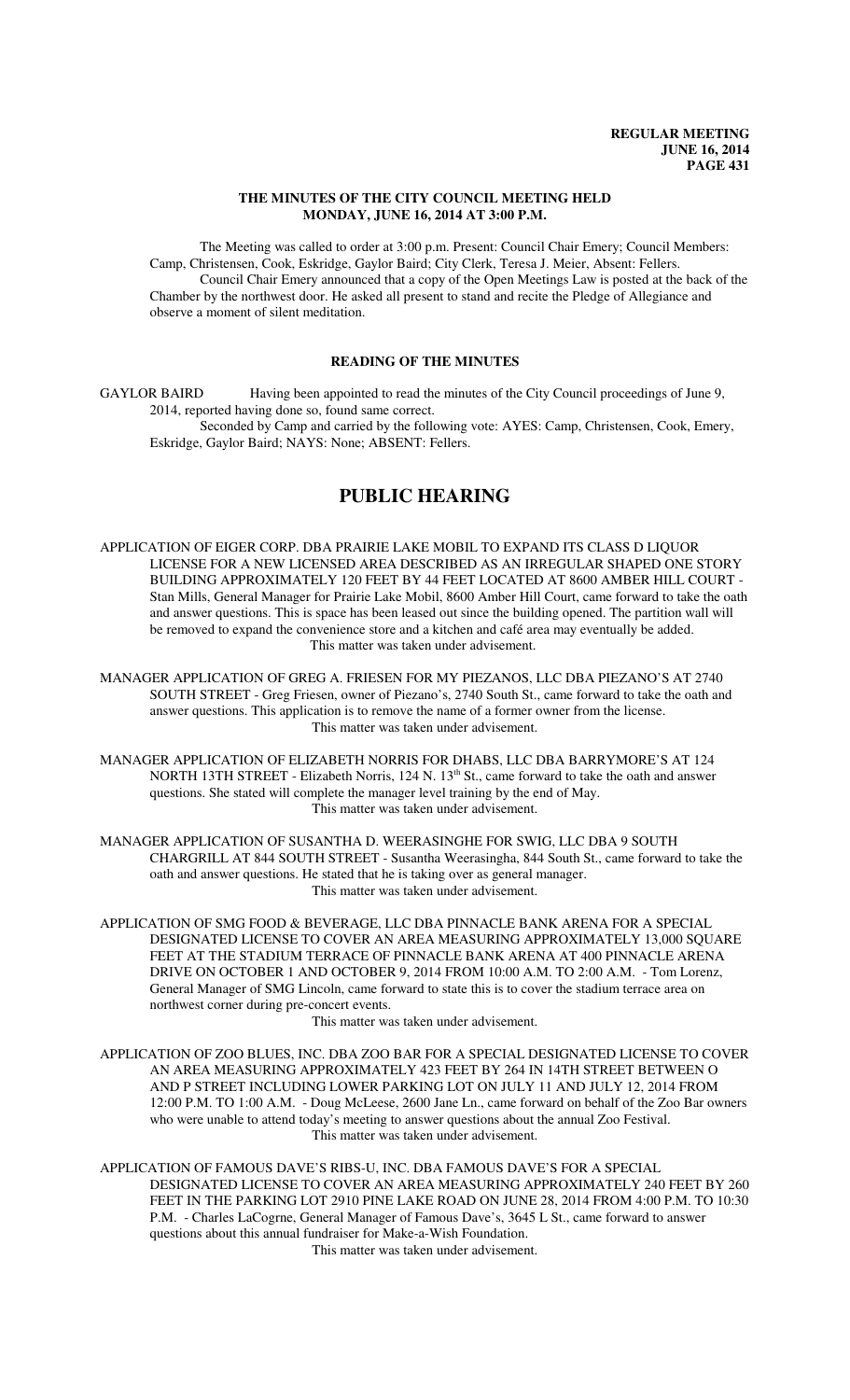COMP. PLAN CONFORMANCE 13020 - DECLARING APPROXIMATELY 9.37 ACRES OF PROPERTY GENERALLY LOCATED AT SOUTH 84TH STREET AND SOUTH STREET AS SURPLUS PROPERTY. (RELATED ITEMS: 14-66, 14-65, 14-67, 14R-161);

APPROVING A REAL ESTATE SALES AGREEMENT FOR THE SALE OF APPROXIMATELY 9.37 ACRES OF SURPLUS PROPERTY GENERALLY LOCATED AT 2201 S. 84TH STREET TO THE LINCOLN HOUSING AUTHORITY. (RELATED ITEMS: 14-66, 14-65, 14-67, 14R-161);

CHANGE OF ZONE 14012 - APPLICATION OF THE LINCOLN HOUSING AUTHORITY FOR A CHANGE OF ZONE FROM R-1 RESIDENTIAL DISTRICT AND P PUBLIC USE DISTRICT TO R-3 RESIDENTIAL DISTRICT AND FROM R-1 RESIDENTIAL DISTRICT TO P PUBLIC USE DISTRICT ON PROPERTY GENERALLY LOCATED AT SOUTH 84TH STREET AND SOUTH STREET. (RELATED ITEMS: 14-66, 14-65, 14-67, 14R-161);

SPECIAL PERMIT 14009 - APPLICATION OF LINCOLN HOUSING AUTHORITY TO DEVELOP THE LINCOLN HOUSING AUTHORITY 84TH STREET SITE COMMUNITY UNIT PLAN FOR 72 DWELLING UNITS, WITH A REQUESTED WAIVER TO ALLOW MORE THAN 40 DWELLING UNITS ON A DEAD END STREET, ON PROPERTY GENERALLY LOCATED AT SOUTH 84TH STREET AND SOUTH STREET. (RELATED ITEMS: 14-66, 14-65, 14-67, 14R-161) (ACTION DATE 6/23/14) - David Landis, Director of Urban Development, came forward to state these items include the sale of nine acres of City owned property for full appraisal value to the Lincoln Housing Authority (LHA). The development includes some mixed market use and low-income housing. There are unmet needs for this type of housing in our community; many families live in overcrowded conditions or pay more than fifty percent of their monthly income on housing and it is important that they are built throughout the community and not just near the core. Terms were negotiated and are acceptable to the City. The project meets a social justice need and meets the City's interest in parting with unused land and getting fair market value. Discussion followed.

Tom Huston, 233 S. 13<sup>th</sup> St., Ste. 1900, on behalf of LHA, to state that these items should move through the process as a package. The plan includes eighty multi-family units, designed to fit this unusual site. The LHA has demonstrated that they design and maintain award winning properties that provide huge improvement and benefit neighborhoods within City. One area of contention is whether the plan will function effectively with single driveway access, but there are other similar examples throughout the City with only one access point. LHA restricts and monitors compliance with low income housing guidelines. Discussion followed.

Mark Hunzeker, Baylor Evnen, 1248 O St., Ste. 600, came forward on behalf of Ken Hake, owner of 8300 and 8308 Karl Ridge Road, to state his client is not opposed to the development, the change of zone or the apartments. They ask that the City follow its own rules regarding access. There has been ample time for this site to be brought up to existing standards. It is not appropriate to waive the standards now, at the point of potential sale. Examples of other similar site with single access points were built many years ago, prior to requirements for certain standards. There is room on this site for other potential access points as well as changes that may occur to the site in the future, with changes made to the City owned fire station. There were also other offers made for this site. Discussion followed.

Kent Seacrest, Seacrest & Kalkowski, 1111 Lincoln Mall, came forward representing Somerset Apartments, which contains 192 units. He stated his clients are also not opposed to this project as a whole. The challenge is regarding the number of access points, and traffic congestion and safety. This problem will impact public safety for current and future residents. There are also other unique safety concerns at this site, including a water tank, a high pressure gas line, and a significant electrical line running over the road. It is important to have adequate access for emergency vehicles, and it is also equally important for residents to be able to get out in case of an emergency.

Barb Biffle, 8111 Lillibridge St., came forward to state that residents know that this area is likely to be developed eventually, but there are unique problems with it and the potential hazards make it undesirable.

Jim Fedde, 2420 Devoe Dr., came forward speaking on behalf of Trendwood residents, many of whom signed a petition opposing the zoning change and special permit due to safety concerns. The problems with traffic cannot be overstated and parking is terrible, even now. There is an eight to ten foot tall fence surrounding the water tower, which would limit the potential for additional pedestrian access.

Eileen Warner, 2110 Devoe Dr,. came forward and asked all neighbors in attendance at today's meeting to stand to make their numbers known. This project does not meet existing requirements and does not blend in to the neighborhood. There are no employment opportunities or schools near the area, and public transit is limited. Planning recommended that a study be done to show current conditions in this area. There is no way to know what impact this project will actually have.

Nathan Warner, 2110 Devoe Dr., came forward to state that he is not opposed to development, but this project does not fit this site, and the requested changes and waivers demonstrate that clearly. It is possible that in the near future, conditions in the area will change and that a more advantageous sale could occur at that time. Discussion followed.

Miki Esposito, Director of Public Works, came forward to state that there is no traffic data for Karl Ridge Road at this time since it has not met the threshold requirement. Public Works does have several concerns about existing City operations where full access for trucks and staff must remain in place. This water tower is also considered a critical resource and \$86,000 has been spent on site safety. There is also a steep grade. An access road would be costly, and would likely be the responsibility of the developer.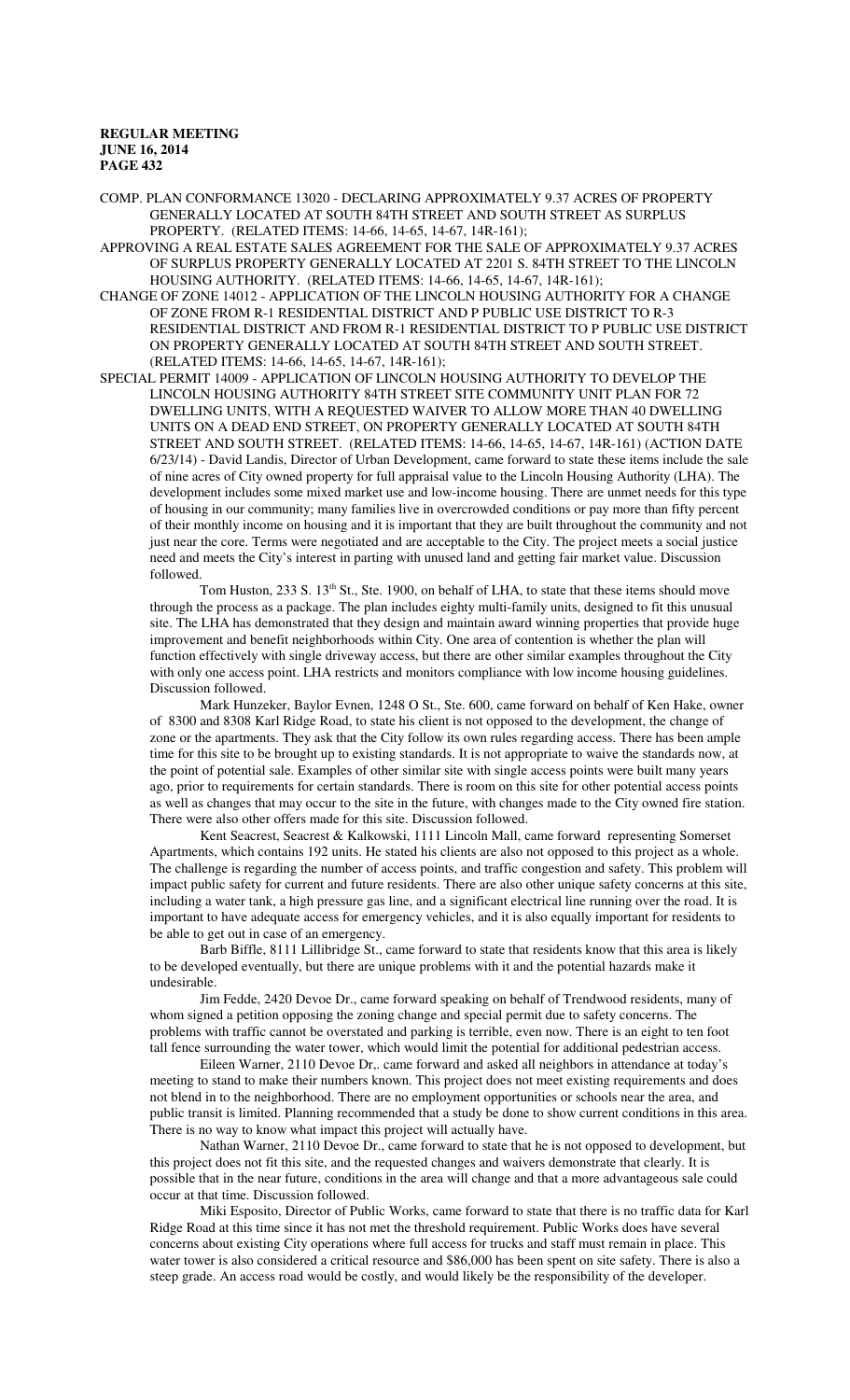Bob Simmering, Public Works Department, came forward to discuss the question of increased traffic volume. It is not commonly understood that single family developments generate more traffic trips than multi-family developments. 84th Street is part of the national highway system so the Department of Roads would be involved. They stated that they would apply the most restrictive requirements of City Access Policy to any changes made. Even with access introduced at a different point, traffic would still end up at the Karl Ridge intersection. Discussion followed.

Randy Hoskins, Public Works Department, came forward to answer Council questions regarding possible alternate solutions to traffic and pedestrian access.

David Landis returned for rebuttal to state that all requirements for this land sale were met. Discussion followed.

Randy Hoskins returned to state that traffic volumes currently fall short for a traffic signal, and probably would not reach the threshold needed, even with increased development. It is also possible that a signal would draw more traffic to an intersection, thus replicating the existing problem. Discussion followed.

Marvin Krout, Director of Planning, came forward to answer Council questions. He stated this site is extremely unique and perhaps it was not explained in enough detail to the Planning Commission before they issued their denial that there are many examples of access through a single driveway for apartment complexes; it just happens that this is a stub street right-of-way instead of a driveway. Discussion followed. This matter was taken under advisement.

APPROVING A REAL ESTATE PURCHASE AGREEMENT BETWEEN THE CITY OF LINCOLN AND THE UNIVERSITY OF NEBRASKA FOR THE SALE OF SURPLUS PROPERTY GENERALLY LOCATED SOUTH OF V STREET BETWEEN NORTH 4TH STREET AND NORTH 6TH STREET FOR THE BRESLOW ICE CENTER. (RELATED ITEMS: 14-68, 14R-163);

APPROVING AN OPERATIONS AGREEMENT BETWEEN THE CITY OF LINCOLN AND THE UNIVERSITY OF NEBRASKA FOR THE CONSTRUCTION AND OPERATION OF THE BRESLOW ICE HOCKEY CENTER AND OTHER RELATED FACILITIES ON PROPERTY GENERALLY LOCATED SOUTH OF V STREET BETWEEN NORTH 4TH STREET AND NORTH 6TH STREET. (RELATED ITEMS: 14-68, 14R-163) (ACTION DATE: 6/23/14) - Jocelyn Golden, Law Department, came forward to state this area was declared surplus this spring. The City and UNL have been negotiating the details of the arrangement. The City is essentially contributing \$800,000 for the land and \$200,000 in site preparation. Discussion followed.

Christine Jackson, UNL's Vice Chancellor for Business and Finance, 307 Canfield, came forward to state that the University is pleased to utilize Mr. Breslow's original generous gift along with others to create this much needed recreational facility. This is a fifteen year agreement during which time fifty percent of available prime hours will be available for community rentals. University and City officials will meet regularly to assess use and financial performance. In answer to Council questions, she stated that after a four year period, an evaluation will be made as to whether a second sheet of ice is feasible. Even though the contract period is only fifteen years, UNL views this as a long term partnership.

Jocelyn Golden returned to answer Council questions. She stated that it was Mr. Breslow's wish to have this facility be a community ice center. The City wanted to encourage this project, but did not want to be involved in the operations or maintenance. Discussion followed.

Ms. Jackson stated that UNL is taking on the risk of operations. Should an operating deficit occur, the City is responsible for any portion up to \$40,000 anually, but after five years, UNL assumes full financial responsibility. Discussion followed.

Brian Reid, 3055 Sheridan Blvd., came forward to state that for a capital investment, this is a modest amount. The hockey community is in great need of better ice in Lincoln and many commute to other facilities now. Ice rental during peak hours can exceed \$200. The entire community will benefit from this project. Discussion followed.

Nancy Harris, Ice Skating Club of Lincoln, came forward in favor of this project and she stated that many skaters train year round, so there is great need.

Stan Meredith, architect with DLR Group, came forward to state that an immense amount of study and negotiation went into selecting this site. This is a great opportunity. Discussion followed.

Dave Ciavarella, DLR Group, came forward to answer questions about the potential addition of a second sheet of ice in the future and stated that the current design keeps that future possibility in mind.

Jake Candler, owner of Hat Trick Hockey Shop, 2432 N. 12 St., came forward to state that the addition of an ice rink will be great for local business. The ice community has grown tremendously, so much so that there is a local demand for his proshop. Discussion followed.

Jane Kinsey, Watchdogs of Lincoln, came forward to state the City and citizens of Lincoln need to differentiate between wants and needs. There are other more serious financial issues to focus on, such as the pension fund, Antelope Valley, and utilities. The City is losing money in this arrangement and any profits are pure conjecture. It is a good project, but more options should be investigated so that tax payers are not at risk. This is not sound stewardship of public funds.

Jocelyn Golden returned to state the operations agreement is a resolution and the real estate purchase agreement is an ordinance, as required by City Charter.

This matter was taken under advisement.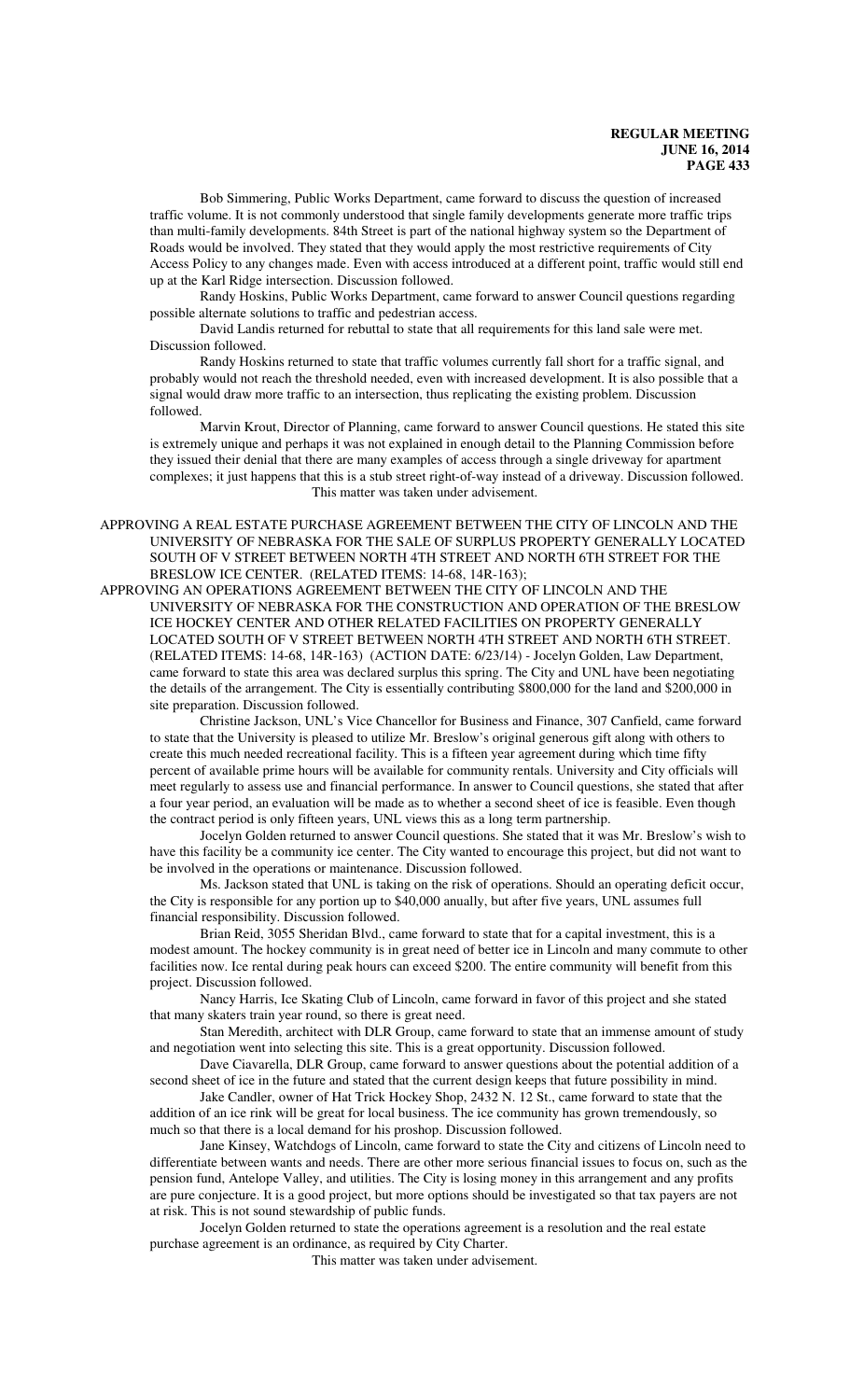APPROVING THE SPEEDWAY SPORTING VILLAGE REDEVELOPMENT AGREEMENT BETWEEN B & J PARTNERSHIP, LTD AND THE CITY OF LINCOLN RELATING TO THE REDEVELOPMENT OF PROPERTY GENERALLY LOCATED IN THE VICINITY OF WEST VAN DORN ON THE NORTH, PARK BOULEVARD ON THE WEST, BURLINGTON NORTHERN SANTA FE RAILROAD TRACKS ON THE EAST, AND APPROXIMATELY CALVERT STREET ON THE SOUTH. (RELATED ITEMS: 14R-158, 14R-159);

AMENDING THE FY 13/14 CIP TO AUTHORIZE AND APPROPRIATE \$4,700,000 IN TIF FUNDS FOR THE SPEEDWAY SPORTING VILLAGE REDEVELOPMENT PROJECT ON PROPERTY GENERALLY LOCATED IN THE VICINITY OF WEST VAN DORN ON THE NORTH, PARK BOULEVARD ON THE WEST, BURLINGTON NORTHERN SANTA FE RAILROAD TRACKS ON THE EAST, AND APPROXIMATELY CALVERT STREET ON THE SOUTH. (RELATED ITEMS: 14R-158, 14R-159) - David Landis, Director of Urban Development, came forward to state the Sporting Village will have ten soccer fields, one champion field, parking, a trail connection, an out building, and basketball and volleyball courts. The project will also include street construction, lights, sidewalks, energy enhancements and other infrastructure projects.

Mark Hunzeker, Baylor Evnen, 1248 O St., Ste. 600, came forward representing Speedway Sporting Village to state this is a very exciting project. Phase Two, set out in the agreement, includes retail buildings north of the basketball area.

Andrew Fergusen, 710 Hill St., came forward to thank everyone involved in this entertainment village. The focus will be on sports, the trails, and it will be a great place for kids to spend time. This matter was taken under advisement.

USE PERMIT 57E - APPLICATION OF RYAN CARSON TO AMEND THE PREVIOUSLY APPROVED LINCOLN CROSSING USE PERMIT TO REMOVE THE THEATER AND TO ALLOW A HOTEL AND OTHER COMMERCIAL PAD SITES, INCLUDING A WAIVER TO INCREASE THE MAXIMUM HEIGHT, ON PROPERTY GENERALLY LOCATED AT NORTH 27TH STREET AND FOLKWAYS BOULEVARD - Brad Marshall, Olsson Associates, 1111 Lincoln Mall, came forward representing Northridge Construction, to state that a four story hotel with a facade that will protrude above the roof line will be built at this location and it requires a waiver to increase the maximum height. Planning supports the site plan and Building and Safety agreed this is the best way to accomplish this. Discussion followed.

This matter was taken under advisement.

ACCEPTING THE REPORT OF NEW AND PENDING CLAIMS AGAINST THE CITY AND APPROVING DISPOSITION OF CLAIMS SET FORTH FOR THE PERIOD OF MAY 16 - 31, 2014 - Jeff Kirkpatrick, City Attorney, was on hand to answer questions.

This matter was taken under advisement.

# **COUNCIL ACTION**

### **REPORTS OF CITY OFFICERS**

CLERK'S LETTER AND MAYOR'S APPROVAL OF RESOLUTIONS AND ORDINANCES PASSED BY THE CITY COUNCIL ON JUNE 2, 2014 - CLERK presented said report which was placed on file in the Office of the City Clerk. **(27-1)**

LINCOLN WATER SYSTEM FACILITIES MASTER PLAN - CLERK presented said report which was placed on file in the Office of the City Clerk.

## **PETITIONS & COMMUNICATIONS**

SETTING THE HEARING DATE OF MONDAY, JUNE 30, 2014 AT 5:30 P.M. FOR THE APPLICATION OF CASHNOBB FOOD, LLC DBA SAM & LOUIE'S NEW YORK PIZZERIA FOR A CLASS I LIQUOR LICENSE LOCATED AT 1501 PINE LAKE ROAD, SUITE 10 - CLERK read the following resolution, introduced by Leirion Gaylor Baird, who moved its adoption:<br>A-88326 BE IT RESOLVED by the City Council, of the City

BE IT RESOLVED by the City Council, of the City of Lincoln, that a hearing date is hereby set for Monday, June 30, 2014, at 5:30 p.m. or as soon thereafter as possible in the City Council Chambers, County-City Building, 555 S. 10th Street, Lincoln, NE for the application of Cashnobb Food, LLC dba Sam & Louie's New York Pizzeria for a Class I liquor license located at 1501 Pine Lake Road, Suite 10. If the Police Dept. is unable to complete the investigation by said time, a new hearing date will be set.

Introduced by Leirion Gaylor Baird

Seconded by Eskridge and carried by the following vote: AYES: Camp, Christensen, Cook, Emery, Eskridge, Gaylor Barid; NAYS: None; ABSENT: Fellers.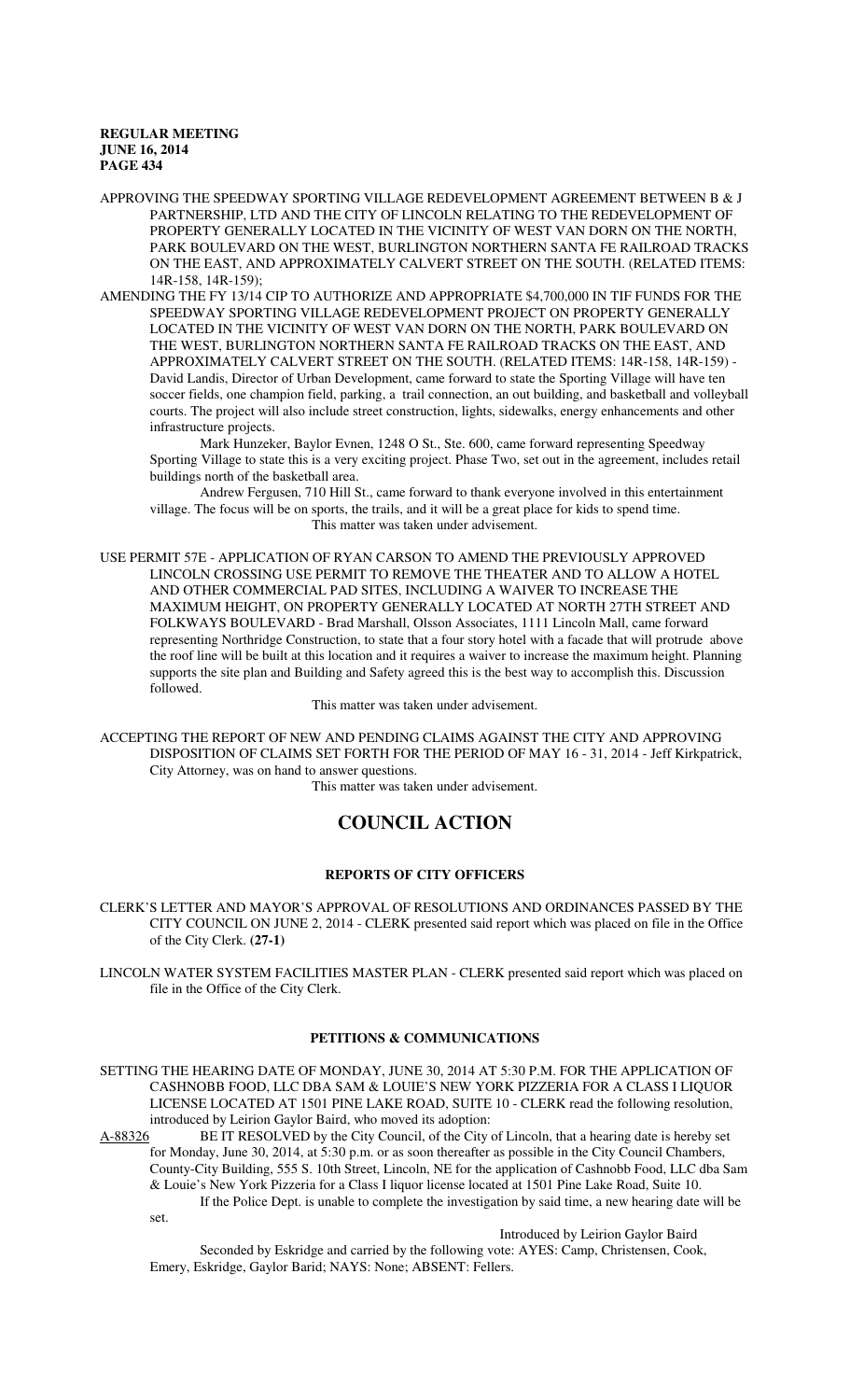#### **LIQUOR RESOLUTIONS**

- APPLICATION OF EIGER CORP. DBA PRAIRIE LAKE MOBIL TO EXPAND ITS CLASS D LIQUOR LICENSE FOR A NEW LICENSED AREA DESCRIBED AS AN IRREGULAR SHAPED ONE STORY BUILDING APPROXIMATELY 120 FEET BY 44 FEET LOCATED AT 8600 AMBER HILL COURT - CLERK read the following resolution, introduced by Jon Camp, who moved its adoption for approval:
- A-88327 That after hearing duly had as required by law, consideration of the facts of this application, the Nebraska Liquor Control Act, and the pertinent City ordinances, the City Council recommends that the application of Eiger Corp. dba Prairie Lake Mobil to expand its licensed premises for a new licensed area described as an irregular shaped one story building approximately 120 feet by 44 feet located at 8600 Amber Hill Court, be approved with the condition that the premises complies in every respect with all City and State regulations, specifically the Smoking Regulation Act and the Nebraska Clean Indoor Air Act. BE IT FURTHER RESOLVED that the City Clerk is directed to transmit a copy of this resolution

to the Nebraska Liquor Control Commission.

Introduced by Jon Camp

Seconded by Christensen and carried by the following vote: AYES: Camp, Christensen, Cook, Emery, Eskridge, Gaylor Baird; NAYS: None; ABSENT: Fellers.

- MANAGER APPLICATION OF GREG A. FRIESEN FOR MY PIEZANOS, LLC DBA PIEZANO'S AT 2740 SOUTH STREET - CLERK read the following resolution, introduced by Jon Camp, who moved its adoption for approval:
- A-88328 WHEREAS, My Piesanos LLC dba Piezano's located at 8600 Amber Hill Court, Lincoln, Nebraska has been approved for a Retail Class "I" liquor license, and now requests that Greg A. Friesen be named manager;

WHEREAS, Greg A. Friesen appears to be a fit and proper person to manage said business. NOW, THEREFORE, BE IT RESOLVED by the City Council of the City of Lincoln, Nebraska: That after hearing duly had as required by law, consideration of the facts of this application, the Nebraska Liquor Control Act, and the pertinent City ordinances, the City Council recommends that Greg A. Friesen be approved as manager of this business for said licensee. The City Clerk is directed to transmit a copy of this resolution to the Nebraska Liquor Control Commission.

### Introduced by Jon Camp

Seconded by Christensen and carried by the following vote: AYES: Camp, Christensen, Cook, Emery, Eskridge, Gaylor Baird; NAYS: None; ABSENT: Fellers.

- MANAGER APPLICATION OF ELIZABETH NORRIS FOR DHABS, LLC DBA BARRYMORE'S AT 124 NORTH 13TH STREET - CLERK read the following resolution, introduced by Jon Camp, who moved its
- adoption for approval:<br>A-88329 WHEREAS, I WHEREAS, DHABS, LLC dba Barrymore's located at 124 North 13th Street, Lincoln, Nebraska has been approved for a Retail Class "C" liquor license, and now requests that Elizabeth Norris be named manager;

WHEREAS, Elizabeth Norris appears to be a fit and proper person to manage said business. NOW, THEREFORE, BE IT RESOLVED by the City Council of the City of Lincoln, Nebraska: That after hearing duly had as required by law, consideration of the facts of this application, the

Nebraska Liquor Control Act, and the pertinent City ordinances, the City Council recommends that Elizabeth Norris be approved as manager of this business for said licensee. The City Clerk is directed to transmit a copy of this resolution to the Nebraska Liquor Control Commission.

### Introduced by Jon Camp

Seconded by Christensen and carried by the following vote: AYES: Camp, Christensen, Cook, Emery, Eskridge, Gaylor Baird; NAYS: None; ABSENT: Fellers.

- MANAGER APPLICATION OF SUSANTHA D. WEERASINGHE FOR SWIG, LLC DBA 9 SOUTH CHARGRILL AT 844 SOUTH STREET - CLERK read the following resolution, introduced by Jon Camp, who moved its adoption for approval:
- A-88330 WHEREAS, Swig LLC dba 9 South Chargrill located at 844 South Street, Lincoln, Nebraska has been approved for a Retail Class "I" liquor license, and now requests that Susantha D. Weerasinghe be named manager;

WHEREAS, Susantha D. Weerasinghe appears to be a fit and proper person to manage said business.

NOW, THEREFORE, BE IT RESOLVED by the City Council of the City of Lincoln, Nebraska: That after hearing duly had as required by law, consideration of the facts of this application, the

Nebraska Liquor Control Act, and the pertinent City ordinances, the City Council recommends that Susantha D. Weerasinghe be approved as manager of this business for said licensee. The City Clerk is directed to transmit a copy of this resolution to the Nebraska Liquor Control Commission.

Introduced by Jon Camp

Seconded by Christensen and carried by the following vote: AYES: Camp, Christensen, Cook, Emery, Eskridge, Gaylor Baird; NAYS: None; ABSENT: Fellers.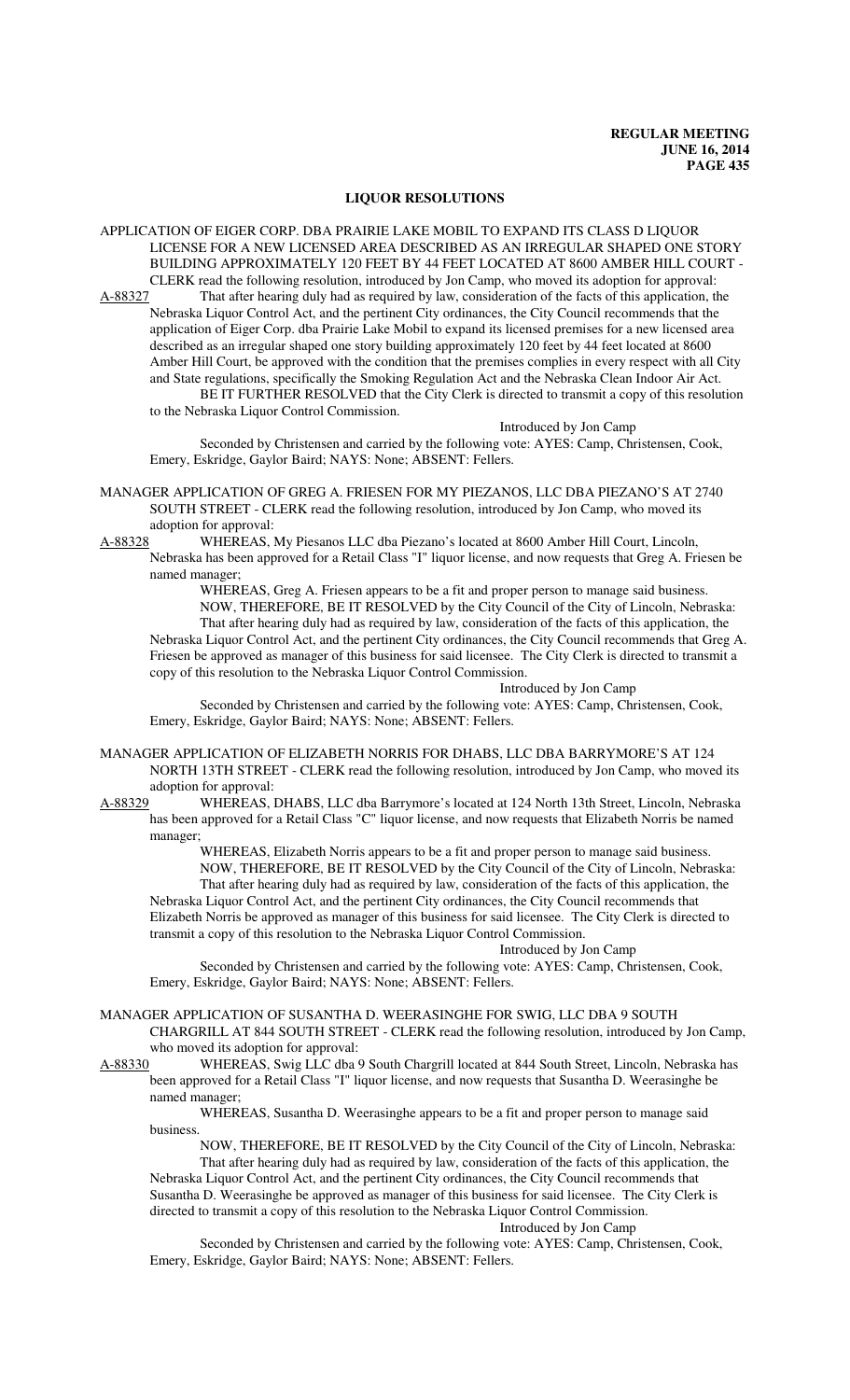APPLICATION OF SMG FOOD & BEVERAGE, LLC DBA PINNACLE BANK ARENA FOR A SPECIAL DESIGNATED LICENSE TO COVER AN AREA MEASURING APPROXIMATELY 13,000 SQUARE FEET AT THE STADIUM TERRACE OF PINNACLE BANK ARENA AT 400 PINNACLE ARENA DRIVE ON OCTOBER 1 AND OCTOBER 9, 2014 FROM 10:00 A.M. TO 2:00 A.M. - CLERK read the following resolution, introduced by Jon Camp, who moved its adoption for approval:

A-88331 BE IT RESOLVED by the City Council of the City of Lincoln, Nebraska:

That after hearing duly had as required by law, consideration of the facts of this application, the Nebraska Liquor Control Act, and the pertinent City ordinances, the City Council recommends that the application of SMG Food & Beverage, LLC dba Pinnacle Bank Arena for a Special Designated License to cover an area measuring approximately 13,000 sq. ft. at the Stadium Terrace of Pinnacle Bank Arena at 400 Pinnacle Arena Drive, Lincoln, Nebraska, on October 1 and 9, 2014, between the hours of 10:00 a.m. and 2:00 a.m., be approved with the condition that the premises complies in every respect with all City and State regulations and with the following requirements:

- 1. Identification to be checked, wristbands required on all parties wishing to consume alcohol.
- 2. Adequate security shall be provided for the event.<br>3 The area requested for the permit shall be separate
- The area requested for the permit shall be separated from the public by a fence or other means.
- 4. Responsible alcohol service practices shall be followed.

BE IT FURTHER RESOLVED the City Clerk is directed to transmit a copy of this resolution to the Nebraska Liquor Control Commission.

### Introduced by Jon Camp

Seconded by Christensen and carried by the following vote: AYES: Camp, Christensen, Cook, Emery, Eskridge, Gaylor Baird; NAYS: None; ABSENT: Fellers.

APPLICATION OF ZOO BLUES, INC. DBA ZOO BAR FOR A SPECIAL DESIGNATED LICENSE TO COVER AN AREA MEASURING APPROXIMATELY 423 FEET BY 264 IN 14TH STREET BETWEEN O AND P STREET INCLUDING LOWER PARKING LOT ON JULY 11 AND JULY 12, 2014 FROM 12:00 P.M. TO 1:00 A.M. - CLERK read the following resolution, introduced by Jon Camp, who moved its adoption for approval:

A-88332 BE IT RESOLVED by the City Council of the City of Lincoln, Nebraska:

That after hearing duly had as required by law, consideration of the facts of this application, the Nebraska Liquor Control Act, and the pertinent City ordinances, the City Council recommends that the application of Blue Blood Brewing Co., Inc. for a Special Designated License to cover an area measuring approximately 423 feet by 264 feet in 14th Street between O and P Streets, including the lower parking lot, Lincoln, Nebraska, on July 11 and 12, 2014, between the hours of 12:00 p.m. and 1:00 a.m., be approved with the condition that the premises complies in every respect with all City and State regulations and with the following requirements:

- 1. Identification to be checked, wristbands required on all parties wishing to consume
	- alcohol.
- 2. Adequate security shall be provided for the event.
- 3. The area requested for the permit shall be separated from the public by a fence or other means.
- 4. Responsible alcohol service practices shall be followed.

BE IT FURTHER RESOLVED the City Clerk is directed to transmit a copy of this resolution to the Nebraska Liquor Control Commission.

#### Introduced by Jon Camp

Seconded by Christensen and carried by the following vote: AYES: Camp, Christensen, Cook, Emery, Eskridge, Gaylor Baird; NAYS: None; ABSENT: Fellers.

APPLICATION OF FAMOUS DAVE'S RIBS-U, INC. DBA FAMOUS DAVE'S FOR A SPECIAL

DESIGNATED LICENSE TO COVER AN AREA MEASURING APPROXIMATELY 240 FEET BY 260 FEET IN THE PARKING LOT 2910 PINE LAKE ROAD ON JUNE 28, 2014 FROM 4:00 P.M. TO 10:30 P.M. - CLERK read the following resolution, introduced by Jon Camp, who moved its adoption for approval:

A-88333 BE IT RESOLVED by the City Council of the City of Lincoln, Nebraska:

That after hearing duly had as required by law, consideration of the facts of this application, the Nebraska Liquor Control Act, and the pertinent City ordinances, the City Council recommends that the application of Famous Dave's Ribs-U Inc. dba Famous Dave's for a Special Designated License to cover an area measuring approximately 240 feet by 260 feet in the parking lot to the east of Famous Dave's at 2910 Pine Lake Road, Lincoln, Nebraska, on June 28, 2014, between the hours of 4:00 p.m. and 10:30 p.m., be approved with the condition that the premise complies in every respect with all City and State regulations and with the following requirements:

- 1. Identification to be checked, wristbands required on all parties wishing to consume alcohol.
- 2. Adequate security shall be provided for the event.
- 3. The area requested for the permit shall be separated from the public by a fence or other means.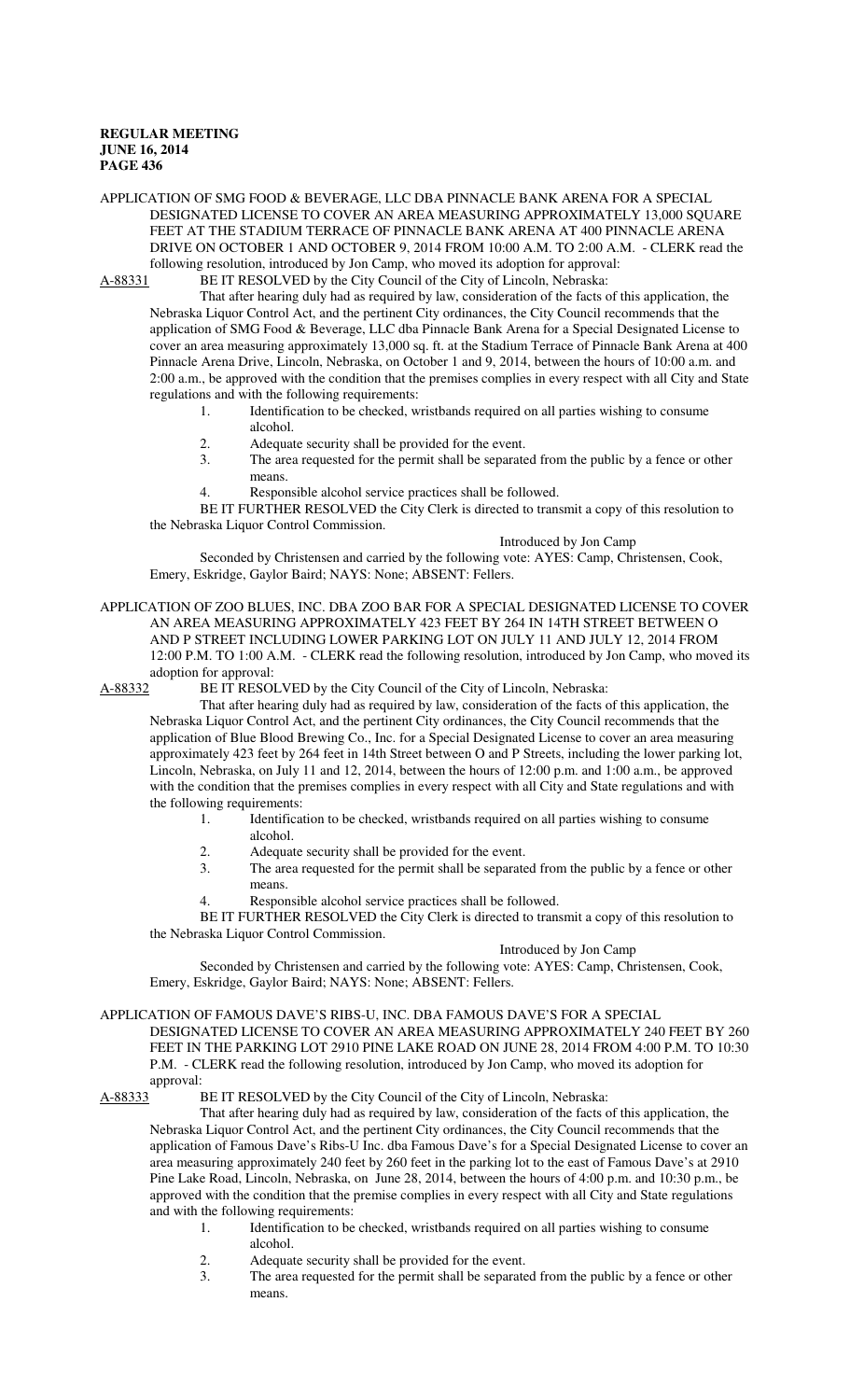- 4. Responsible alcohol service practices shall be followed.
- 5. Adequate parking is to be provided for customer parking.

Introduced by Jon Camp

Seconded by Christensen and carried by the following vote: AYES: Camp, Christensen, Cook, Emery, Eskridge, Gaylor Baird; NAYS: None; ABSENT: Fellers.

#### **ORDINANCES - 2ND READING & RELATED RESOLUTIONS (as required)**

- COMP. PLAN CONFORMANCE 13020 DECLARING APPROXIMATELY 9.37 ACRES OF PROPERTY GENERALLY LOCATED AT SOUTH 84TH STREET AND SOUTH STREET AS SURPLUS PROPERTY. (RELATED ITEMS: 14-66, 14-65, 14-67, 14R-161) - CLERK read an ordinance, introduced by Carl Eskridge, declaring approximately 9.37 acres of city owned property generally located at S. 84<sup>th</sup> St. and South St. as surplus, the second time.
- APPROVING A REAL ESTATE SALES AGREEMENT FOR THE SALE OF APPROXIMATELY 9.37 ACRES OF SURPLUS PROPERTY GENERALLY LOCATED AT 2201 S. 84TH STREET TO THE LINCOLN HOUSING AUTHORITY. (RELATED ITEMS: 14-66, 14-65, 14-67, 14R-161) - CLERK read an ordinance, introduced by Carl Eskridge, approving a Real Estate Purchase Agreement for the sale of a portion of Lot 51, Irregular Tract, located in Section 34, Township 10 North, Range 7 East of the 6<sup>th</sup> P.M., to The Housing Authority of the City of Lincoln. Said portion of Lot 51 I.T. is described as Parcel 2 and more particularly described & depicted on Exhibit A attached to the Real Estate Purchase Agreement, the second time.
- CHANGE OF ZONE 14012 APPLICATION OF THE LINCOLN HOUSING AUTHORITY FOR A CHANGE OF ZONE FROM R-1 RESIDENTIAL DISTRICT AND P PUBLIC USE DISTRICT TO R-3 RESIDENTIAL DISTRICT AND FROM R-1 RESIDENTIAL DISTRICT TO P PUBLIC USE DISTRICT ON PROPERTY GENERALLY LOCATED AT SOUTH 84TH STREET AND SOUTH STREET. (RELATED ITEMS: 14-66, 14-65, 14-67, 14R-161) - CLERK read an ordinance, introduced by Carl Eskridge, amending the Lincoln Zoning District Maps adopted by reference and made a part of Title 27 of the Lincoln Municipal Code, pursuant to Section 27.05.020 of the Lincoln Municipal Code, by changing the boundaries of the districts established and shown thereon, the second time.
- SPECIAL PERMIT 14009 APPLICATION OF LINCOLN HOUSING AUTHORITY TO DEVELOP THE LINCOLN HOUSING AUTHORITY 84TH STREET SITE COMMUNITY UNIT PLAN FOR 72 DWELLING UNITS, WITH A REQUESTED WAIVER TO ALLOW MORE THAN 40 DWELLING UNITS ON A DEAD END STREET, ON PROPERTY GENERALLY LOCATED AT SOUTH 84TH STREET AND SOUTH STREET. (RELATED ITEMS: 14-66, 14-65, 14-67, 14R-161) (ACTION DATE 6/23/14)
- APPROVING A REAL ESTATE PURCHASE AGREEMENT BETWEEN THE CITY OF LINCOLN AND THE UNIVERSITY OF NEBRASKA FOR THE SALE OF SURPLUS PROPERTY GENERALLY LOCATED SOUTH OF V STREET BETWEEN NORTH 4TH STREET AND NORTH 6TH STREET FOR THE BRESLOW ICE CENTER. (RELATED ITEMS: 14-68, 14R-163) - CLERK read an ordinance, introduced by Carl Eskridge, approving a Real Estate Purchase Agreement between the City of Lincoln and the University of Nebraska authorizing the sale of City owned property described as Lot 1, Block 1, West Haymarket Addition, Lincoln, Lancaster County, Nebraska, generally located south of V St. between N. 4<sup>th</sup> St. & N.  $6<sup>th</sup>$  St., the second time.
- APPROVING AN OPERATIONS AGREEMENT BETWEEN THE CITY OF LINCOLN AND THE UNIVERSITY OF NEBRASKA FOR THE CONSTRUCTION AND OPERATION OF THE BRESLOW ICE HOCKEY CENTER AND OTHER RELATED FACILITIES ON PROPERTY GENERALLY LOCATED SOUTH OF V STREET BETWEEN NORTH 4TH STREET AND NORTH 6TH STREET. (RELATED ITEMS: 14-68, 14R-163) (ACTION DATE: 6/23/14)

### **PUBLIC HEARING - RESOLUTIONS**

- APPROVING THE SPEEDWAY SPORTING VILLAGE REDEVELOPMENT AGREEMENT BETWEEN B & J PARTNERSHIP, LTD AND THE CITY OF LINCOLN RELATING TO THE REDEVELOPMENT OF PROPERTY GENERALLY LOCATED IN THE VICINITY OF WEST VAN DORN ON THE NORTH, PARK BOULEVARD ON THE WEST, BURLINGTON NORTHERN SANTA FE RAILROAD TRACKS ON THE EAST, AND APPROXIMATELY CALVERT STREET ON THE SOUTH. (RELATED ITEMS: 14R-158, 14R-159) - PRIOR to reading:
- CHRISTENSEN Moved to amend Bill No. 14R-158 by accepting the Redevelopment Agreement (Speedway Sporting Village) attached as Attachment "A".
	- Seconded by Camp and carried by the following vote: AYES: Camp, Christensen, Cook, Emery, Eskridge, Gaylor Baird; NAYS: None; ABSENT: Fellers.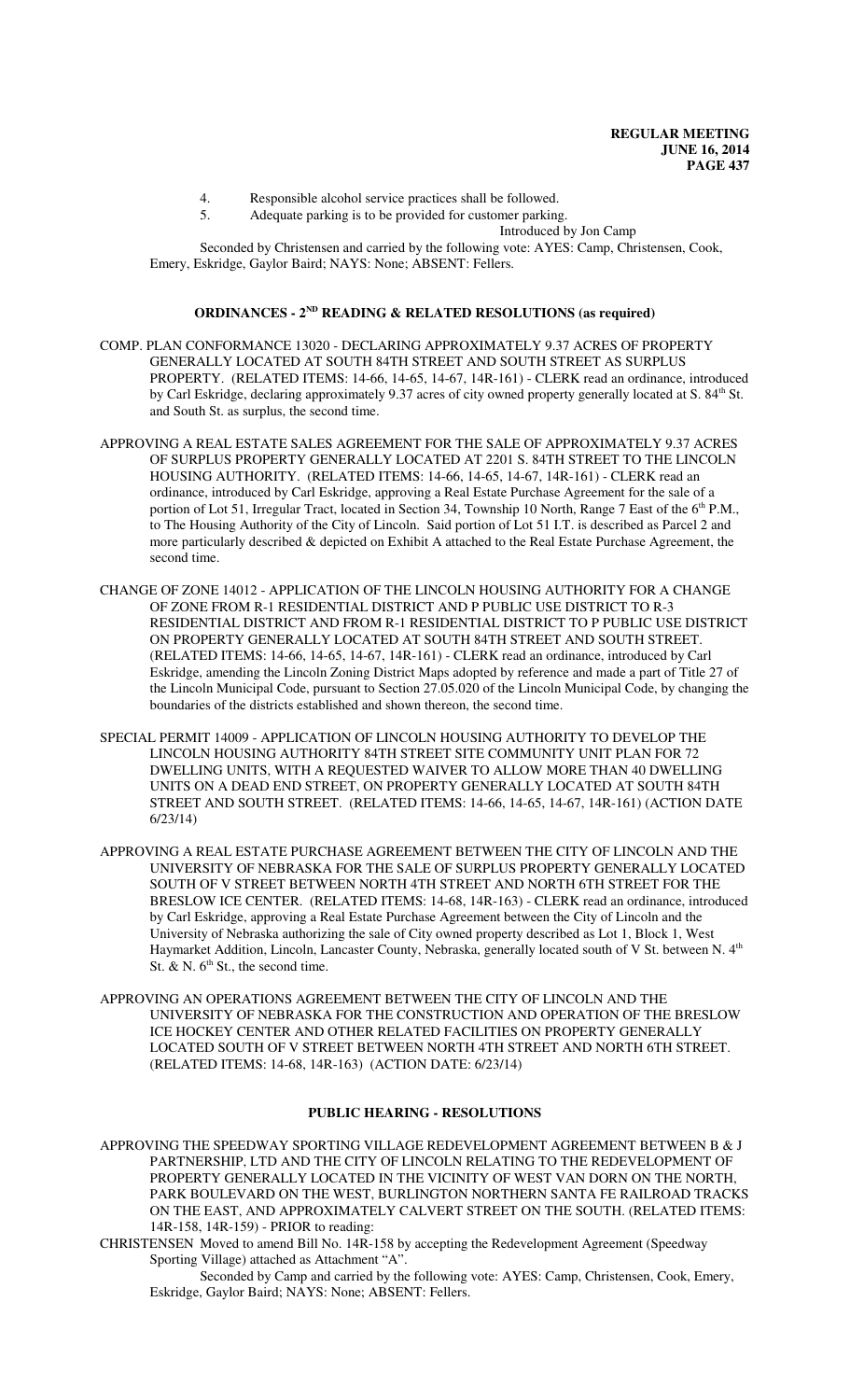CLERK Read the following resolution, introduced by Carl Eskridge, who moved its adoption as amended: A-88334 BE IT RESOLVED by the City Council of the City of Lincoln, Nebraska:

That the attached City of Lincoln Redevelopment Agreement for the Speedway Sporting Village, between the City of Lincoln, Nebraska and B & J Partnership, Ltd. relating to the redevelopment of property generally located in the vicinity of West Van Dorn on the north, Park Boulevard on the west, Burlington Northern Santa Fe railroad right-of-way on the east, and approximately Calvert Street on the south and adjacent rights of way in the City of Lincoln, upon the terms and conditions set forth in said Redevelopment Agreement, which is attached hereto marked as Attachment "A", is hereby approved and the Mayor is authorized to execute the same on behalf of the City of Lincoln.

The City Clerk is directed to transmit one fully executed original of said Agreement to Tim Sieh, Assistant City Attorney, for transmittal to the parties.

Introduced by Carl Eskridge Seconded by Christensen and carried by the following vote: AYES: Camp, Christensen, Cook, Emery, Eskridge, Gaylor Baird; NAYS: None; ABSENT: Fellers.

AMENDING THE FY 13/14 CIP TO AUTHORIZE AND APPROPRIATE \$4,700,000 IN TIF FUNDS FOR THE SPEEDWAY SPORTING VILLAGE REDEVELOPMENT PROJECT ON PROPERTY GENERALLY LOCATED IN THE VICINITY OF WEST VAN DORN ON THE NORTH, PARK BOULEVARD ON THE WEST, BURLINGTON NORTHERN SANTA FE RAILROAD TRACKS ON THE EAST, AND APPROXIMATELY CALVERT STREET ON THE SOUTH. (RELATED ITEMS: 14R-158, 14R-159) - CLERK read the following resolution, introduced by Carl Eskridge, who moved its adoption:<br>A-88335 A Resolution amending the schedule of Capital Improvement Projects for the Fiscal

A-Resolution amending the schedule of Capital Improvement Projects for the Fiscal Year beginning September 1, 2013 within the Capital Improvement Program adopted by and attached to Resolution No. A-86975 as Schedule 5 and amended by Resolution A-87532 to establish development of the Speedway Sporting Village Redevelopment Project, an approved project in the Van Dorn West Redevelopment Plan to install new water mains and sanitary sewer, to make improvements to stormwater drainage facilities in Speedway Circle, to make improvements to paving and lighting of Speedway Circle and Park Boulevard south of Van Dorn, to construct a trailhead for the Salt Creek Levee Trail, and to install public enhancements, as defined in the Speedway Sporting Village Redevelopment Agreement, as a capital improvement project within the adopted Capital Improvement Program for Fiscal Year 2013-14; and transferring and establishing appropriations for said Capital Improvement Project.

NOW, THEREFORE, BE IT RESOLVED by the City Council of the City of Lincoln, Nebraska:

1. That the implementation of the Van Dorn West Redevelopment Plan and Speedway Sporting Village Redevelopment Project, for installation of new water mains and sanitary sewer, improvements to stormwater drainage facilities in Speedway Circle, improvements to paving and lighting of Speedway Circle and Park Boulevard south of Van Dorn, construction of a trailhead for the Salt Creek Levee Trail, and installation of public enhancements as part of the redevelopment project within the Project Area, is hereby established and added to the Urban Development Department's list of Fiscal Year 2013-14 capital improvement projects within the Capital Improvement Program adopted by and attached to Resolution No. A-86975 as Schedule 5 as amended by Resolution A-87532.

2. That the City Council hereby appropriates and directs the Finance Director to make the necessary adjustments to the biennial budget to designate \$4,700,000 from Tax Increment Financing funds in Fiscal Year 2013-14 to be used toward development of the Speedway Sporting Village Redevelopment Project.

Introduced by Carl Eskridge

Seconded by Christensen and carried by the following vote: AYES: Camp, Christensen, Cook, Emery, Eskridge, Gaylor Baird: NAYS: None; ABSENT: Fellers.

USE PERMIT 57E - APPLICATION OF RYAN CARSON TO AMEND THE PREVIOUSLY APPROVED LINCOLN CROSSING USE PERMIT TO REMOVE THE THEATER AND TO ALLOW A HOTEL AND OTHER COMMERCIAL PAD SITES, INCLUDING A WAIVER TO INCREASE THE MAXIMUM HEIGHT, ON PROPERTY GENERALLY LOCATED AT NORTH 27TH STREET AND FOLKWAYS BOULEVARD - CLERK read the following resolution, introduced by Carl Eskridge, who moved its adoption:<br>A-88336 WHEREAS

WHEREAS, Center Associates has submitted an application in accordance with Section 27.37.070 of the Lincoln Municipal Code designated as Use Permit No. 57E for authority to amend the Lincoln Crossing Use Permit to remove the theater and to allow a hotel and other commercial pad sites, with a request to increase the maximum height for the hotel on property generally located at North 27th Street and Folkways Boulevard, and legally described as follows:

Lots 3-10 and Outlot A, King Ridge Addition, Lots 4-7, and Outlots A and B,

Lincoln Crossing Addition, Lots 1-9 and Outlot A, Lincoln Crossing 1st

Addition, Lots 1 and 2, Lincoln Crossing 2nd Addition, Lots 1-3, Lincoln

Crossing 3rd Addition, Lots 1 and 2, Lincoln Crossing 4th Addition, and Lot 47

I.T., located in the West Half of Section 6, Township 10 North, Range 7 East of the 6th P.M., Lancaster County, Nebraska; and

WHEREAS, the real property adjacent to the area included within the site plan for removal of the theater and to allow a hotel and other commercial pad sites, including a waiver to the maximum height requirement, within this Use Permit will not be adversely affected; and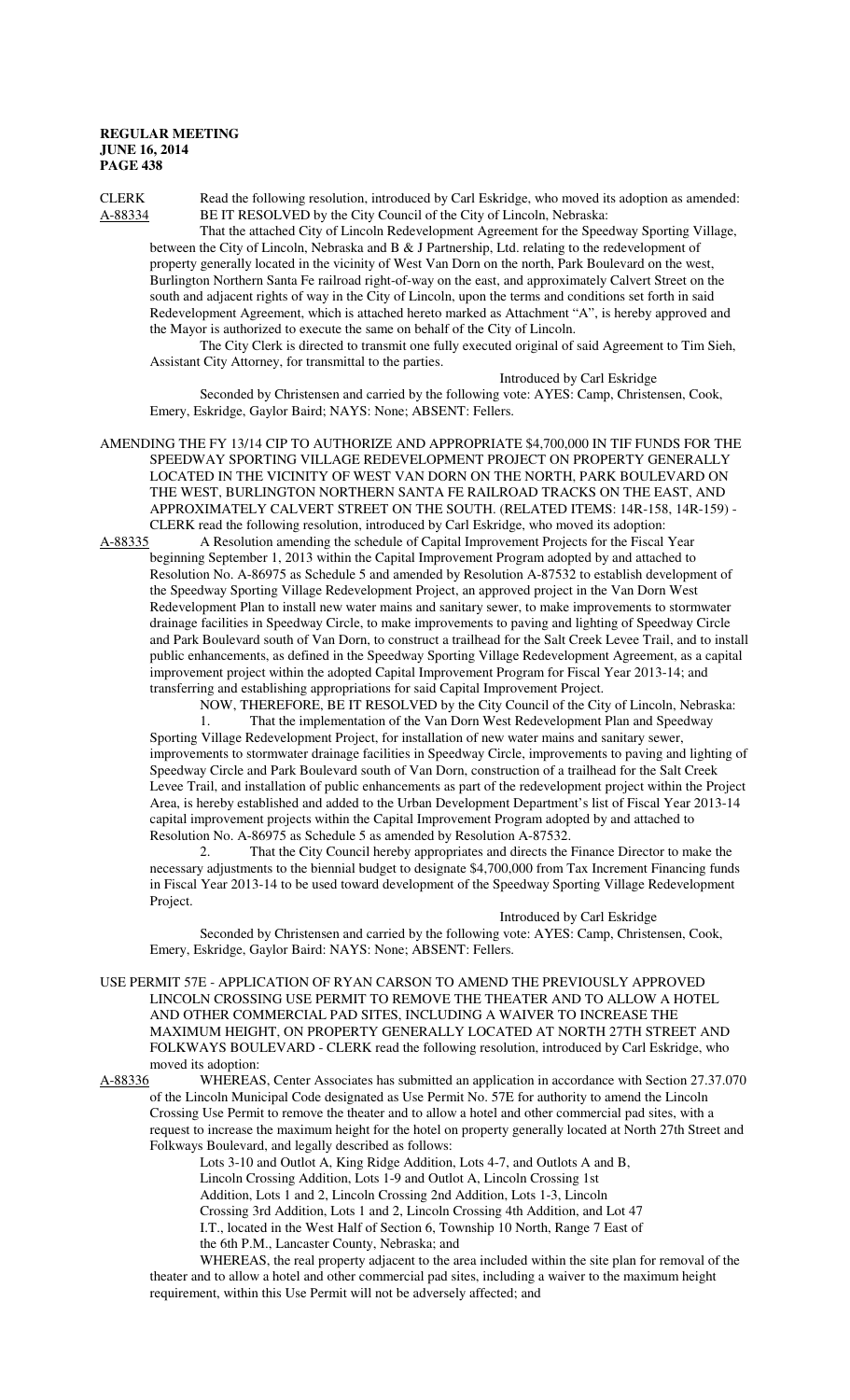WHEREAS, said site plan together with the terms and conditions hereinafter set forth are consistent with the intent and purpose of Title 27 of the Lincoln Municipal Code to promote the public health, safety, and general welfare.

NOW, THEREFORE, BE IT RESOLVED by the City Council of the City of Lincoln, Nebraska: That the application of Center Associates, hereinafter referred to as "Permittee", to amend the Lincoln Crossing Use Permit to remove the theater and to allow a hotel and other commercial pad sites, including a waiver to the maximum height requirement be and the same is hereby granted under the provisions of Section 27.37.070 and Chapter 27.64 of the Lincoln Municipal Code upon condition that all construction be in substantial compliance with the application, the site plan, and the following additional express terms, conditions, and requirements:

1. This permit approves 872,769 square feet of floor area, 110 room hotel, and a waiver to increase the height of the hotel to 66 feet.

- 2. Before receiving building permits the Permittee shall:
	- a. Cause to be prepared and submitted to the Planning Department a revised and reproducible final plot plan including **5** copies with all required revisions and documents as listed below:
		- i. Change uses for all pad sites to commercial, except for the hotel.
		- ii. Show a building envelope for the hotel and new pad sites. Dimension the building envelope from the lot lines.
		- iii. Add the dimensions of the lots/building sites.
		- iv. Add a note that the site plan is conceptual and will be finalized at time of building permit without the need for an administrative amendment.
		- v. In the Building and Parking Stall Summary change Building U to 18,000 sq. ft. commercial and enter 81 under required stalls, 125 for actual stalls and 6.94 for ratio.
		- vi. In the Building and Parking Stall Summary show Building T as the hotel only. Add new building numbers for the each of the other buildings and change the use to commercial for all of the buildings.
		- vii. Show 8,000 sq. ft. as unassigned in the Building and Parking Stall Summary.
		- viii. Change the front yard setback along Folkways Blvd. to 20 feet. Delete the note 86' setback from centerline.
		- ix. Delete the note below the Building and Parking Stall Summary referring to parking for the theater.
		- x. Change the layout of Building "I" to match AA#10021.
	- b. Provide documentation from the Register of Deeds that the letter of acceptance as required by the approval of the use permit has been recorded.
	- c. The construction plans substantially comply with the approved plans.

3. Before occupying the buildings all development and construction must be completed in conformance to the approved plans.

4. The physical location of all setbacks and yards, buildings, parking and circulation elements, and similar matters mut be in substantial compliance with the location of said items as shown on the approved site plan.

5. The terms, conditions, and requirements of this resolution shall run with the land and be binding on the Permittee, its successors, and assigns.

6. The Permittee shall sign and return the letter of acceptance to the City Clerk. This step should be completed within 60 days following the approval of the use permit. The City Clerk shall file a copy of the resolution approving the use permit and the letter of acceptance with the Register of Deeds, filing fees therefor to be paid in advance by the Permittee. Building permits will not be issued unless the letter of acceptance has been filed.

7. The site plan as approved with this resolution voids and supersedes all previously approved site plans, however the terms and conditions of all resolutions approving previous permits shall remain in force and effect except as specifically amended by this resolution.

Introduced by Carl Eskridge

Seconded by Christensen and carried by the following vote: AYES: Camp, Christensen, Cook, Eskridge, Gaylor Baird: NAYS: Emery; ABSENT: Fellers.

### ACCEPTING THE REPORT OF NEW AND PENDING CLAIMS AGAINST THE CITY AND APPROVING DISPOSITION OF CLAIMS SET FORTH FOR THE PERIOD OF MAY 16 - 31, 2014 - CLERK read the following resolution, introduced by Carl Eskridge, who moved its adoption:

A-88337 BE IT RESOLVED by the City Council of the City of Lincoln, Nebraska:

That the claims listed in the attached report, marked as Exhibit "A", dated June 2, 2014, of various new and pending tort claims filed against the City of Lincoln with the Office of the City Attorney or the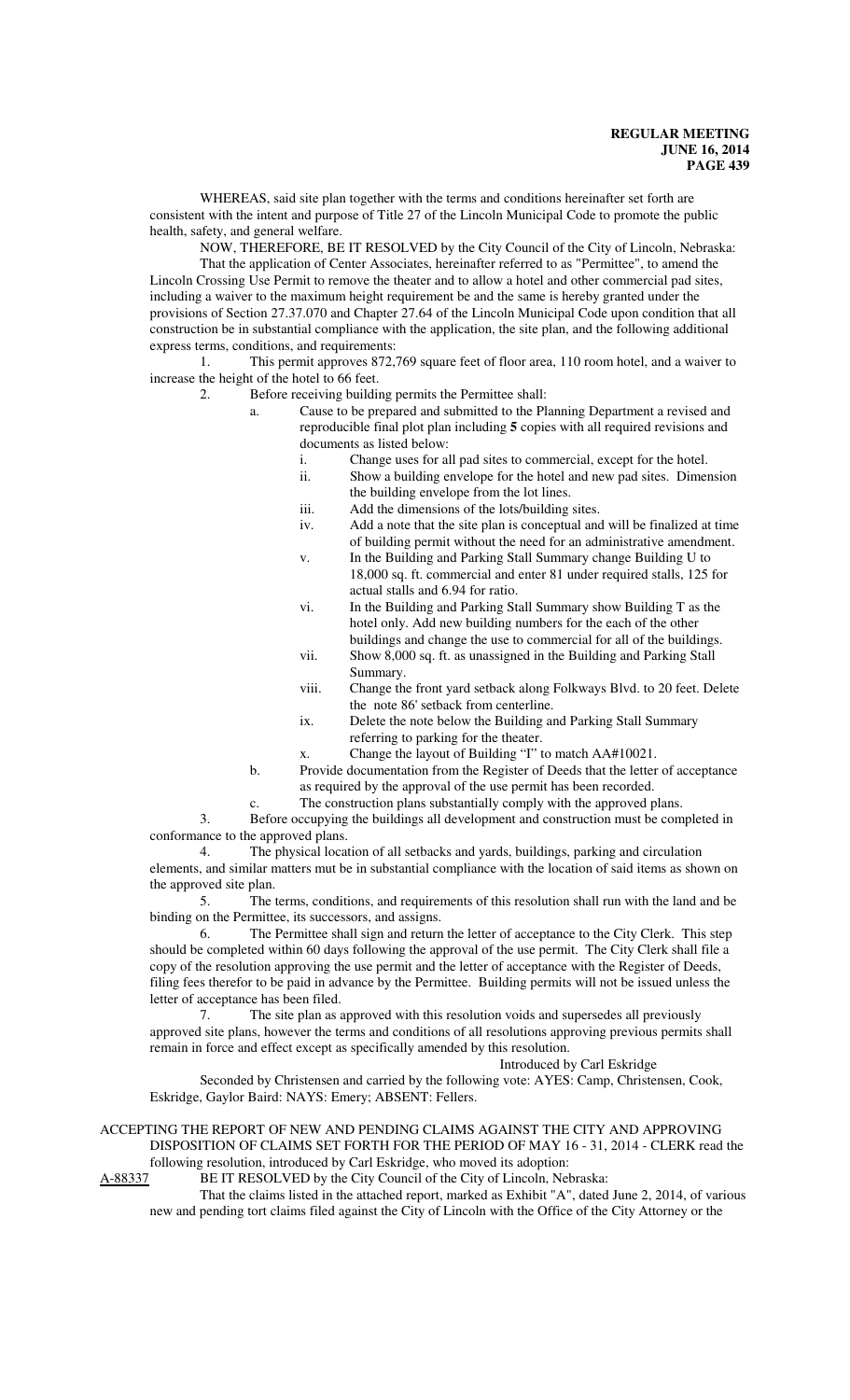Office of the City Clerk, as well as claims which have been disposed of, are hereby received as required by Neb. Rev. Stat. § 13-905 (Reissue 1997). The dispositions of claims by the Office of the City Attorney, as shown by the attached report, are hereby approved:

|                            | <b>DENIED CLAIMS</b> |
|----------------------------|----------------------|
| Kenneth Turner             | $NAS*$               |
| DeLos Pumel \$1,000,000.00 |                      |

| <b>DENIED CLAIMS</b>       | ALLOWED/SETTLED CLAIMS      |             |
|----------------------------|-----------------------------|-------------|
| $NAS^*$<br>Kenneth Turner  | Charlie & Bonnie Huff       | \$16,000.00 |
| DeLos Pumel \$1,000,000.00 | Mary E. Earley              | 8,950.00    |
|                            | Farmers Mutual of Nebraska  | 2,500.00    |
|                            | Joyce Bumstead              | 7,000.00    |
|                            | Toni Gordon                 | 30,208.36   |
|                            | Carlos Douglas              | 150.00      |
|                            | Lincoln Family Funeral Care | 57.58       |
|                            | Dan Nickel                  | 3,618.79    |
|                            | American Family Insurance   |             |
|                            | a/s/o Angela & Mike Upah    | 4,464.28    |
|                            | James L. Anderson           | 3,373.24    |
|                            |                             |             |

The City Attorney is hereby directed to mail to the various claimants listed herein a copy of this resolution which shows the final disposition of their claim.

Introduced by Carl Eskridge

Seconded by Christensen and carried by the following vote: AYES: Camp, Christensen, Cook, Emery, Eskridge, Gaylor Baird: NAYS: None; ABSENT: Fellers.

# **ORDINANCES - 3RD READING & RELATED RESOLUTIONS (as required)**

VACATION NO. 06007- VACATING PINE RIDGE LANE IN THE PINE LAKE COMMUNITY UNIT PLAN GENERALLY LOCATED ON THE WEST SIDE OF WESTSHORE DRIVE, HALFWAY BETWEEN NORTHSHORE DRIVE AND EIGER DRIVE - CLERK read an ordinance, introduced by Jonathan Cook, vacating Pine Ridge Lane in the Pine Lake Community Unit Plan, generally located on the west side of Westshore Drive, halfway between Northshore Drive and Eiger Drive and retaining title thereto in the City of Lincoln, Lancaster County, Nebraska, the third time.

COOK Moved to pass the ordinance as read.

Seconded by Christensen and carried by the following vote: AYES: Camp, Christensen, Cook, Emery, Eskridge, Gaylor Baird; NAYS: None; ABSENT: Fellers.

The ordinance, being numbered **#20033**, was recorded in Ordinance Book #209, Page .

ANNEXATION NO. 14002 - AMENDING THE LINCOLN CORPORATE LIMITS MAP BY ANNEXING APPROXIMATELY 10.4 ACRES GENERALLY LOCATED SOUTHEAST OF THE INTERSECTION OF SOUTH 70TH STREET AND YANKEE HILL ROAD. (RELATED ITEMS: 14-58, 14-59 & 14-60) - CLERK read an ordinance, introduced by Jonathan Cook, annexing and including the below described land as part of the City of Lincoln, Nebraska and amending the Corporate Limits Map attached to and made a part of Ordinance No. 18208, to reflect the extension of the corporate limits boundary of the City of Lincoln, Nebraska established and shown thereon, the third time.

COOK Moved to pass the ordinance as read.

Seconded by Christensen and carried by the following vote: AYES: Camp, Christensen, Cook, Emery, Eskridge, Gaylor Baird; NAYS: None; ABSENT: Fellers.

The ordinance, being numbered **#20034**, was recorded in Ordinance Book #209, Page .

CHANGE OF ZONE 05068D - AMENDING THE WOODLANDS AT YANKEE HILL PLANNED UNIT DEVELOPMENT FOR A CHANGE OF ZONE FROM AG AGRICULTURAL DISTRICT TO R-3 RESIDENTIAL DISTRICT PUD TO EXPAND THE AREA OF THE PUD, AND FROM R-3 RESIDENTIAL DISTRICT PUD TO R-3 RESIDENTIAL DISTRICT TO REDUCE THE AREA OF THE PUD, GENERALLY LOCATED BETWEEN SOUTH 70TH STREET AND SOUTH 84TH STREET SOUTH OF YANKEE HILL ROAD; FOR A PLANNED UNIT DEVELOPMENT DISTRICT DESIGNATION ON THE PROPERTY BEING ADDED TO THE PUD; AND FOR APPROVAL OF A DEVELOPMENT PLAN MODIFYING THE ZONING ORDINANCE AND LAND SUBDIVISION ORDINANCE TO ALLOW INCREASES IN THE NUMBER OF DWELLING UNITS FROM 613 TO 675. (RELATED ITEMS: 14-58, 14-59 & 14-60) - CLERK read an ordinance, introduced by Jonathan Cook, amending the Lincoln Zoning District Maps attached to and made a part of Title 27 of the Lincoln Municipal Code, as provided by Section 27.05.020 of the Lincoln Municipal Code, by changing the boundaries of the districts established and shown thereon, the third time.

COOK Moved to pass the ordinance as read.

Seconded by Christensen and carried by the following vote: AYES: Camp, Christensen, Cook, Emery, Eskridge, Gaylor Baird; NAYS: None; ABSENT: Fellers.

The ordinance, being numbered **#20035**, was recorded in Ordinance Book #209, Page .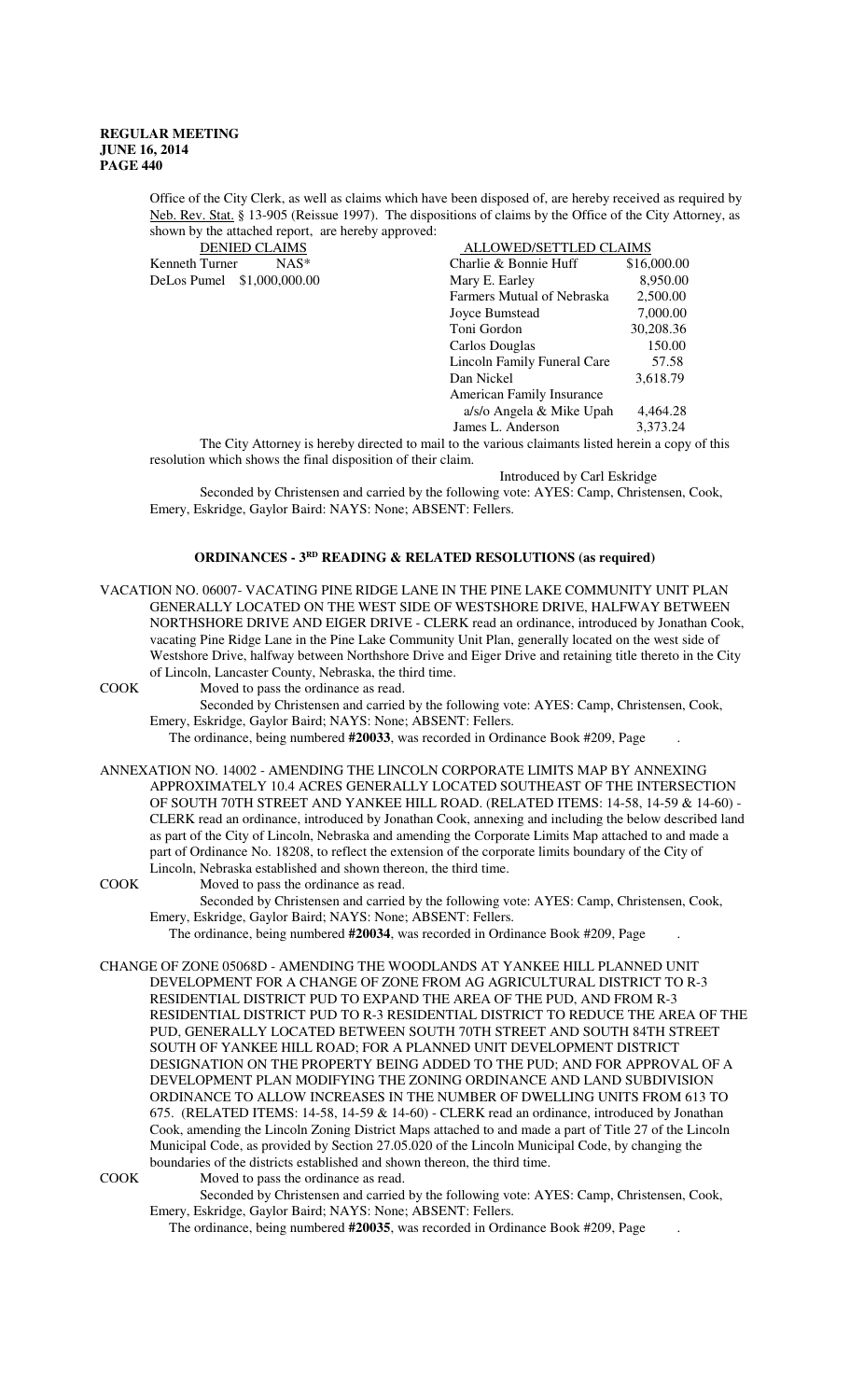STREET NAME CHANGE 12002 - RENAMING BUSH AVENUE GENERALLY LOCATED SOUTHEAST OF THE INTERSECTION OF SOUTH 78TH STREET AND YANKEE WOODS DRIVE TO HACIENDA DRIVE. (RELATED ITEMS: 14-58, 14-59 & 14-60) - CLERK read an ordinance, introduced by Jonathan Cook, changing the name of Bush Avenue located southeast of the intersection of South 78th Street and Yankee Woods Drive to Hacienda Drive as recommended by the Street Name Committee, the third time. COOK Moved to pass the ordinance as read.

Seconded by Christensen and carried by the following vote: AYES: Camp, Christensen, Cook, Emery, Eskridge, Gaylor Baird; NAYS: None; ABSENT: Fellers.

The ordinance, being numbered **#20036**, was recorded in Ordinance Book #209, Page .

AMENDING SECTION 9.36.025 RELATING TO FIREARMS OFFERED FOR SALE AT RETAIL; ACCESS RESTRICTED, TO PROVIDE THAT AMMUNITION FOR FIREARMS OTHER THAN HANDGUNS IS NOT REQUIRED TO BE SECURED OR INACCESSIBLE WITHOUT ASSISTANCE OF AUTHORIZED SALES PERSONNEL OF THE RETAILER; AND REPEALING SECTION 9.36.025 OF THE LINCOLN MUNICIPAL CODE AS HITHERTO EXISTING - CLERK read an ordinance, introduced by Jonathan Cook, amending Section 9.36.025 relating to Firearms Offered for Sale at Retail; Access Restricted, to provide that ammunition for firearms other than handguns is not required to be secured or inaccessible without assistance of authorized sales personnel of the retailer; and repealing Section 9.36.025 of the Lincoln Municipal Code as hitherto existing, the third time.

COOK Moved to pass the ordinance as read.

Seconded by Christensen and carried by the following vote: AYES: Camp, Christensen, Cook, Emery, Eskridge, Gaylor Baird; NAYS: None; ABSENT: Fellers.

The ordinance, being numbered **#20037**, was recorded in Ordinance Book #209, Page .

AUTHORIZING THE SALE OF CITY OWNED PROPERTY LOCATED AT 422, 436 AND 444 NORTH  $27^{\text{TH}}$ STREET TO TJK INVESTMENTS INC. PURSUANT TO THE HARTLEY FLATS REDEVELOPMENT AGREEMENT - CLERK read the following ordinance, introduced by Jonathan Cook, authorizing the sale of City owned property located at 422, 436 and 444 North 27th Street, Lincoln, Nebraska, more particularly described on Exhibit A-1 attached hereto, to TJK Investments Inc. pursuant to the Hartley Flats Redevelopment Agreement, the third time.

COOK Moved to pass the ordinance as read.

Seconded by Gaylor Baird and carried by the following vote: AYES: Camp, Christensen, Cook, Emery, Eskridge, Gaylor Baird; NAYS: None; ABSENT: Fellers.

The ordinance, being numbered **#20038**, was recorded in Ordinance Book #209, Page .

- VACATION NO. 13004 VACATING PINE TREE LANE FROM NORTH 7TH STREET TO THE END OF THE PINE TREE LANE CUL-DE-SAC, GENERALLY LOCATED AT NORTH 7TH STREET AND PINE TREE LANE - CLERK read an ordinance, introduced by Jonathan Cook, vacating Pine Tree Lane from North 7th Street to the end of the Pine Tree Lane cul-de-sac, generally located at North 7th Street and Pine Tree Lane, and retaining title thereto in the City of Lincoln, Lancaster County, Nebraska, the third time. COOK Moved to pass the ordinance as read.
	- Seconded by Christensen and carried by the following vote: AYES: Camp, Christensen, Cook, Emery, Eskridge, Gaylor Baird; NAYS: None; ABSENT: Fellers.

The ordinance, being numbered **#20039**, was recorded in Ordinance Book #209, Page .

AUTHORIZING THE ISSUANCE OF TAX ALLOCATION BONDS WITH A TOTAL NOT TO EXCEED \$4,700,000 FOR THE CITY OF LINCOLN, SPEEDWAY SPORTING VILLAGE REDEVELOPMENT PROJECT - CLERK read the following resolution, introduced by Jonathan Cook, authorizing and providing for the issuance of city of Lincoln, Nebraska tax allocation bonds, notes or other obligations, in one or more taxable or tax-exempt series, in an aggregate principal amount not to exceed \$4,700,000 for the purpose of (1) paying the costs of acquiring, purchasing, constructing, reconstructing, improving, extending, rehabilitating, installing, equipping, furnishing and completing certain improvements within the city's sporting village redevelopment project area, including acquiring any real estate and/or interests in real estate in connection therewith, and (2) paying the costs of issuance thereof; prescribing the form and certain details of the bonds, notes or other obligations; pledging certain tax revenue and other revenue to the payment of the principal of and interest on the bonds, notes or other obligations as the same become due; limiting payment of the bonds, notes or other obligations to such tax revenues; creating and establishing funds and accounts; delegating, authorizing and directing the finance director to exercise his independent discretion and judgment in determining and finalizing certain terms and provisions of the bonds, notes or other obligations not specified herein; taking other actions and making other covenants and agreements in connection with the foregoing; and related matters, the third time.

COOK Moved to pass the ordinance as read.

Seconded by Christensen and carried by the following vote: AYES: Camp, Christensen, Cook, Emery, Eskridge, Gaylor Baird; NAYS: None; ABSENT: Fellers.

The ordinance, being numbered **#20040**, was recorded in Ordinance Book #209, Page .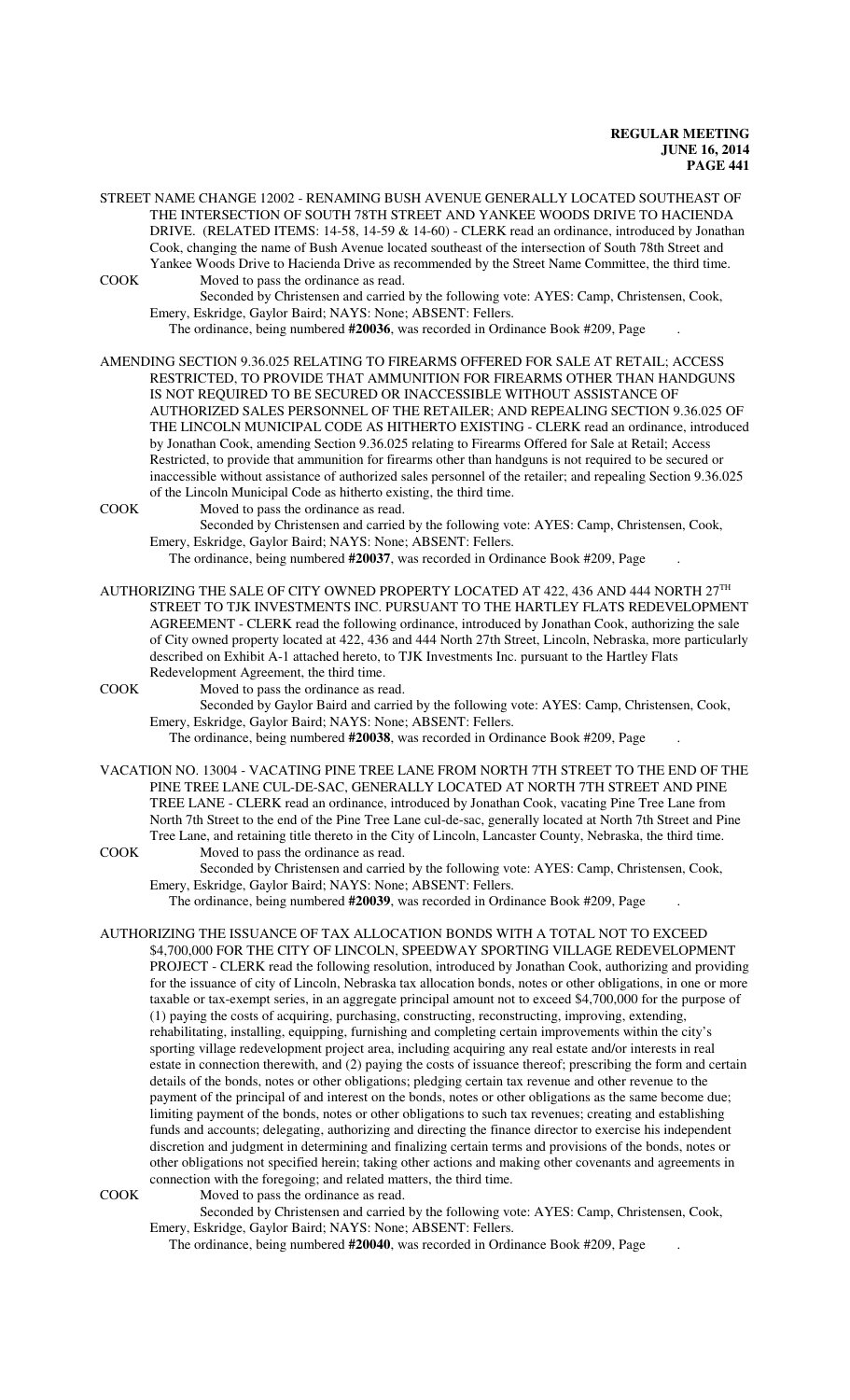### **ORDINANCES - 1ST READING & RELATED RESOLUTIONS (as required)**

- TEXT AMENDMENT NO. 14004 AMENDING SECTION 27.63.320 RELATING TO SPECIAL PERMITS TO ALLOW COMMUNITY UNIT PLANS IN THE R-7 AND R-8 ZONING DISTRICT BY SPECIAL PERMIT; AMENDING SECTION 27.65.020, COMMUNITY UNIT PLAN REQUIREMENTS, TO ALLOW COMMUNITY UNIT PLANS IN THE R-7 AND R-8 ZONING DISTRICTS AND PROVIDING FOR THE CALCULATION OF THE MAXIMUM PERMITTED DENSITY THEREOF; AMENDING THE CATCHHEAD OF SECTION 27.65.070 TO REFLECT ITS APPLICABILITY TO COMMUNITY UNIT PLANS IN THE R-7 AND R-8 ZONING DISTRICTS; AMENDING SECTION 27.65.090 RELATING TO PARKING WITHIN COMMUNITY UNIT PLANS TO ALLOW THE PLANNING COMMISSION TO MAKE CERTAIN MODIFICATIONS TO THE PARKING REQUIREMENTS SET FORTH IN CHAPTER 27.67; AMENDING SECTION 27.67.040 TO ESTABLISH THE PARKING REQUIREMENT FOR DWELLINGS FOR NONRELATED PERSONS FOR FOUR TO SIX PERSONS LIVING AS A SINGLE HOUSEKEEPING UNIT PERMITTED UNDER A COMMUNITY UNIT PLAN AS ONE SPACE PER RESIDENT; AND AMENDING SECTION 27.67.065 TO DELETE SPECIAL PARKING REQUIREMENTS FOR COMMUNITY UNIT PLANS. (RELATED ITEMS: 14-71, 14R-166) - CLERK read an ordinance, introduced by Leirion Gaylor Baird, amending Title 27 of the Lincoln Municipal Code by amending Section 27.63.320 relating to special permits to allow community unit plans in the R-7 and R-8 zoning districts by special permit; amending Section 27.65.020 (Community Unit Plan Requirements) to allow community unit plans in the R-7 and R-8 zoning districts and providing for the calculation of the maximun permitted density thereof; amending the catchhead of Section 27.65.070 to reflect its applicability to community unit plans in the R-7 and R-8 zoning districts; amending Section 27.65.090 relating to parking within community unit plans to allow the Planning Commission to make certain modifications to the parking requirements set forth in Chapter 27.67; amending Section 27.67.040 to establish the parking requirement for Dwellings for Nonrelated Persons for four to six persons living as a single housekeeping unit permitted under a community unit plan as one space per resident; amending Section 27.67.065 to delete special parking requirements for community unit plans; and repealing Sections 27.63.320, 27.65.020, 27.65.070, 27.65.090, 27.67.040, and 27.67.065 of the Lincoln Municipal Code as hitherto existing, the first time.
- TEXT AMENDMENT 14005 APPLICATION OF ELSEY PARTNERS TO AMEND CHAPTER 3.35 OF THE DESIGN STANDARDS FOR COMMUNITY UNIT PLANS TO PROVIDE MAXIMUM DENSITY STANDARDS FOR THE R-7 AND R-8 RESIDENTIAL ZONING DISTRICTS AND TO PROVIDE FOR THE CALCULATION OF A TOTAL MAXIMUM DENSITY AND MAXIMUM CLUSTER DENSITY FOR DWELLING UNITS WHEN THE PROPERTY WITHIN THE BOUNDARIES OF A CUP INCLUDES PROPERTY LOCATED IN MORE THAN ONE RESIDENTIAL ZONING DISTRICT. (RELATED ITEMS: 14-71, 14R-166, 14R-164, 14-73) (ACTION DATE: 6/30/14)
- COMP. PLAN CONFORMANCE 14011 APPROVING THE ANTELOPE VALLEY REDEVELOPMENT PLAN TO ADD THE "ELEVEN HUNDRED Y STREET PROJECT" FOR 126 DWELLING UNITS ON APPROXIMATELY 2.2 ACRES, GENERALLY LOCATED BETWEEN 10TH STREET ON THE WEST, Y STREET ON THE SOUTH, N. 12TH STREET ON THE EAST AND THE EAST/WEST ALLEY BETWEEN Y STREET AND CHARLESTON STREET ON THE NORTH. (RELATED ITEMS: 14-71, 14R-166, 14R-164, 14-73) (ACTION DATE: 6/30/14)
- CHANGE OF ZONE 14011 APPLICATION OF ELSEY PARTNERS FOR A CHANGE OF ZONE FROM B-3 COMMERCIAL DISTRICT, R-4 RESIDENTIAL DISTRICT AND I-1 INDUSTRIAL DISTRICT TO R-8 RESIDENTIAL DISTRICT ON PROPERTY GENERALLY LOCATED AT NORTH 10TH STREET AND Y STREET. (RELATED ITEMS: 14-71, 14R-166, 14R-164, 14-73) - CLERK read an ordinance, introduced by Leirion Gaylor Baird, amending the Lincoln Zoning District Maps adopted by reference and made a part of Title 27 of the Lincoln Municipal Code, pursuant to Section 27.05.020 of the Lincoln Municipal Code, by changing the boundaries of the districts established and shown thereon, the first time.
- APPROVING A STARTRAN TRANSPORTATION AGREEMENT BETWEEN THE CITY OF LINCOLN AND THE BOARD OF REGENTS OF THE UNIVERSITY OF NEBRASKA TO EXPAND THE EXISTING TRANSIT SERVICE TO INCLUDE SERVICE FROM BOTH CAMPUSES TO INNOVATION CAMPUS FOR A TERM OF AUGUST 24, 2015 THROUGH AUGUST 14, 2020 - CLERK read and ordinance, introduced by Leirion Gaylor Baird, approving the StarTran Transportation Agreement between the City of Lincoln and the Board of Regents of the University of Nebraska for expanded bus service in conjunction with the UNL Transportation Program to include service to Innovation Campus for a five year term beginning August 24, 2015, the first time.
- APPROVING A LEASE AGREEMENT BETWEEN THE CITY OF LINCOLN AND LOBO'S CITY MEX, INC. FOR THE LEASE OF PROPERTY GENERALLY LOCATED AT 344 NORTH 27TH STREET FOR A TWO YEAR TERM - CLERK read an ordinance, introduced by Leirion Gaylor Baird, accepting and approving a Lease Agreement between the City of Lincoln and Lobo's City Mex, Inc. For the lease of City owned property generally located at 344 North  $27<sup>th</sup>$  Street for a two year term with the option to renew for four additional two year terms, the first time.